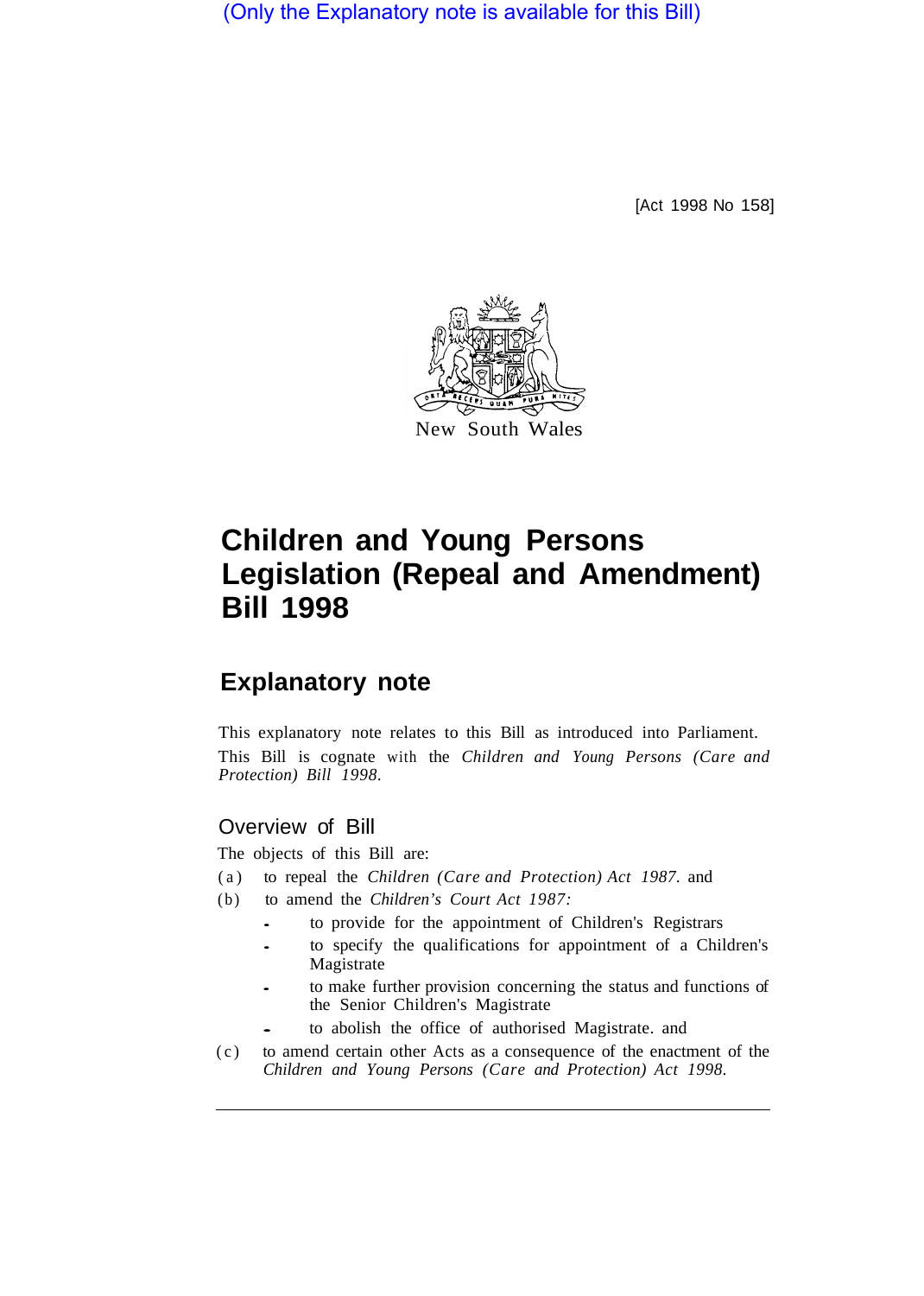Children and Young Persons Legislation (Repeal and Amendment) Bill 1998 [Act 1998 No 158]

Explanatory note

## Outline of provisions

**Clause l** sets out the name (also called the short title) of the proposed Act.

**Clause 2** provides for the commencement of the proposed Act on a day or days to be appointed by proclamation.

**Clause 3** repeals the *Children (Care and Protection) Act 1987.* 

**Clause 4** is a formal provision giving effect to the Schedule of amendments to the *Children's Court Act 1987.* 

**Clause 5** is a formal provision giving effect to the Schedule of amendments to certain other Acts.

#### **Schedule 1 Amendment of Children's Court Act 1987**

The *Children's Court Act 1987* is amended both in consequence of the enactment of the *Children and Young Persons (Care and Protection) Act 1998* and in ways that are not consequential on that enactment.

**Schedule 1 [7]** inserts proposed section 10A in the *Children's Court Act 1987*  (the Principal Act). The proposed section makes provision for Children's Registrars. who are to exercise certain functions under the *Children and Young Persons (Cure and Protection) Act 1998.* **Schedule 1 [2]**, **[8]** and **[16]**  make consequential amendments.

**Schedule 1 [3] repeals and re-enacts section 7 (2) of the Principal Act. That** subsection specifies the qualifications for appointment as a Children's Magistrate. The new qualifications include certain knowledge and skills (as well as training and experience). **Schedule l [4]** inserts proposed section 7 (2A). which requires Children's Magistrates to complete certain ongoing courses of training.

**Schedule 1 [5]** inserts proposed section 8 (4) in the Principal Act. The proposed subsection provides that the Senior Children's Magistrate is taken to be a Deputy Chief Magistrate. **Schedule 1 [13]** inserts proposed section 16 (1) (e)–(g). which expand the functions of the Senior Children's Magistrate. **Schedule 1 [11]** and **[12]** make consequential amendments.

**Schedule 1** [6] repeals section 10 of the Principal Act. The effect of the repeal is the abolition of *authorised Magistrates.* (Authorised Magistrates are not specialist Children's Magistrates, but are Magistrates who may exercise the jurisdiction of the Children's Court when sitting at places specified in a proclamation made under section 10.) **Schedule 1 [1]** . [ **9]**. **[14]** and **[15]**  make consequential amendments.

Explanatory note page 2